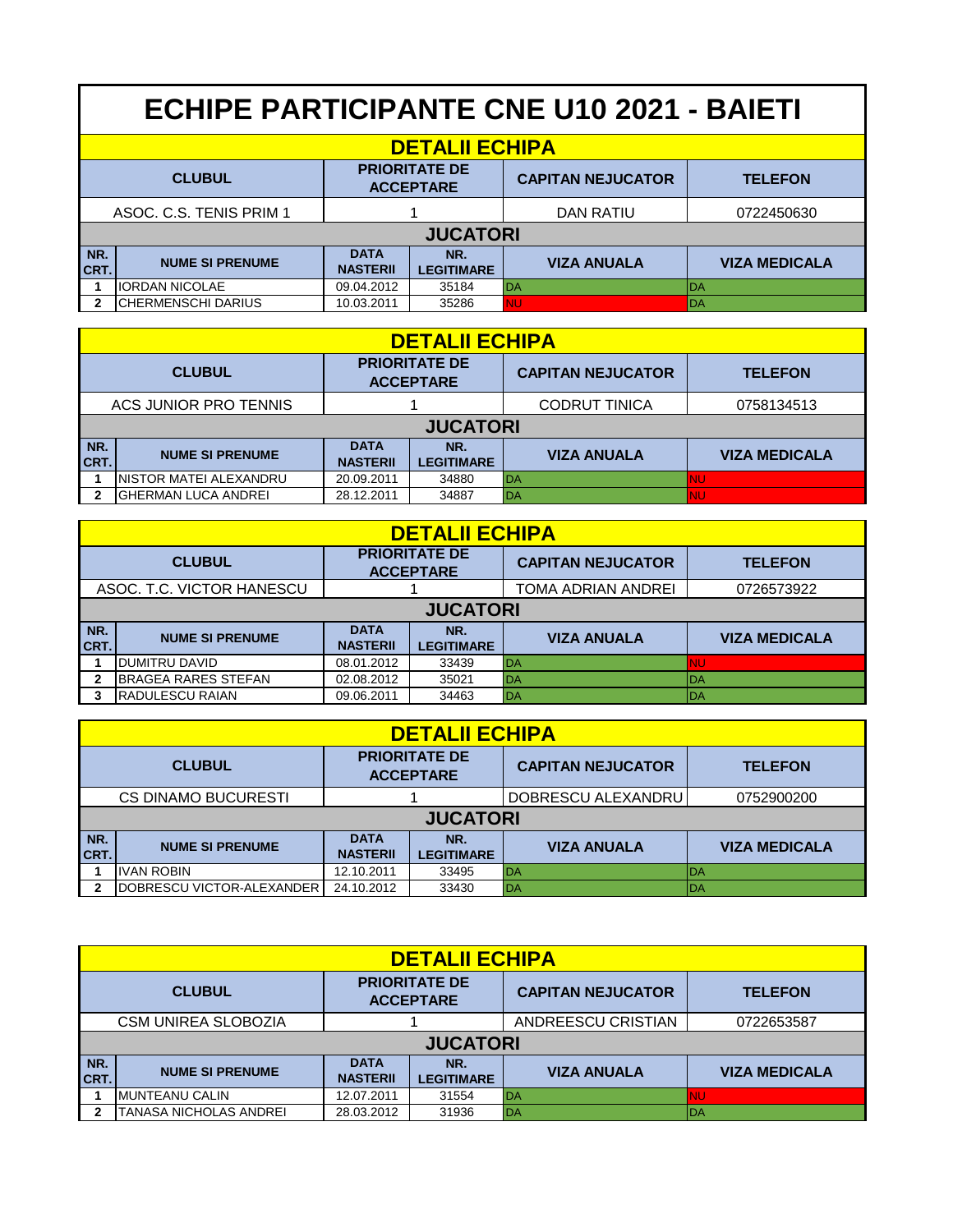|                | <b>DETALII ECHIPA</b>          |                                |                                          |                                                    |                              |  |  |  |  |
|----------------|--------------------------------|--------------------------------|------------------------------------------|----------------------------------------------------|------------------------------|--|--|--|--|
| <b>CLUBUL</b>  |                                |                                | <b>PRIORITATE DE</b><br><b>ACCEPTARE</b> | <b>CAPITAN NEJUCATOR</b>                           | <b>TELEFON</b>               |  |  |  |  |
|                | ASOC ALTIUS TENIS CLUB         |                                |                                          | <b>GEORGE IANCU</b><br><b>CRISTIAN GAVRILOVICI</b> | 0745 428 529<br>0722 642 444 |  |  |  |  |
|                | <b>JUCATORI</b>                |                                |                                          |                                                    |                              |  |  |  |  |
| NR.<br>CRT.    | <b>NUME SI PRENUME</b>         | <b>DATA</b><br><b>NASTERII</b> | NR.<br><b>LEGITIMARE</b>                 | <b>VIZA ANUALA</b>                                 | <b>VIZA MEDICALA</b>         |  |  |  |  |
|                | <b>RATIU DARIUS ALEXANDRU</b>  | 16.03.2012                     | 33283                                    | DA                                                 | DA                           |  |  |  |  |
| $\overline{2}$ | HURMUZ ERIC GABRIEL            | 28.10.2011                     | 34904                                    | DA                                                 | DA                           |  |  |  |  |
| 3              | <b>AL-HOURANI ADAM</b>         | 28.11.2011                     | 35272                                    | <b>NU</b>                                          | DA                           |  |  |  |  |
| 4              | <b>DIACONESCU RARES ANDREI</b> | 30.04.2012                     | 36447                                    | DA                                                 | DA                           |  |  |  |  |

|                       | <b>DETALII ECHIPA</b>          |                                |                             |                          |                      |  |  |  |  |
|-----------------------|--------------------------------|--------------------------------|-----------------------------|--------------------------|----------------------|--|--|--|--|
| <b>CLUBUL</b>         |                                | <b>PRIORITATE DE</b>           |                             | <b>CAPITAN NEJUCATOR</b> | <b>TELEFON</b>       |  |  |  |  |
| CS SCOLAR 6 BUCURESTI |                                |                                | <b>WESSELLY MIHAI PETRU</b> | 0722850571               |                      |  |  |  |  |
|                       | <b>JUCATORI</b>                |                                |                             |                          |                      |  |  |  |  |
| NR.<br>CRT.           | <b>NUME SI PRENUME</b>         | <b>DATA</b><br><b>NASTERII</b> | NR.<br><b>LEGITIMARE</b>    | <b>VIZA ANUALA</b>       | <b>VIZA MEDICALA</b> |  |  |  |  |
|                       | IWESSELLY YOVAN MATEI          | 10.08.2012                     | 34490                       | <b>DA</b>                | <b>DA</b>            |  |  |  |  |
|                       | <b>MIHAI PAUL DANIEL</b>       | 06.10.2011                     | 34877                       | <b>DA</b>                | <b>IDA</b>           |  |  |  |  |
|                       | ILITU ANDREI EDUARD            | 05.08.2011                     | 35343                       | <b>NU</b>                | <b>NU</b>            |  |  |  |  |
|                       | <b>IIONESCU DAVID CRISTIAN</b> | 14.07.2011                     | 35697                       | <b>DA</b>                | <b>IDA</b>           |  |  |  |  |

|             | <b>DETALII ECHIPA</b>     |                                |                                          |                          |                      |  |  |  |  |
|-------------|---------------------------|--------------------------------|------------------------------------------|--------------------------|----------------------|--|--|--|--|
|             | <b>CLUBUL</b>             |                                | <b>PRIORITATE DE</b><br><b>ACCEPTARE</b> | <b>CAPITAN NEJUCATOR</b> | <b>TELEFON</b>       |  |  |  |  |
|             | ASOCIATIA TENIS CLUB CCV  |                                | STEFAN ANCA IOANA                        | 0752186547<br>0766652943 |                      |  |  |  |  |
|             | <b>JUCATORI</b>           |                                |                                          |                          |                      |  |  |  |  |
| NR.<br>CRT. | <b>NUME SI PRENUME</b>    | <b>DATA</b><br><b>NASTERII</b> | NR.<br><b>LEGITIMARE</b>                 | <b>VIZA ANUALA</b>       | <b>VIZA MEDICALA</b> |  |  |  |  |
|             | IMOGOS TEODOR ANDREI      | 11.12.2011                     | 34899                                    | <b>DA</b>                | l DA                 |  |  |  |  |
| 2           | ISTEFAN CODRUT LUCA       | 26.01.2012                     | 34286                                    | DA                       | <b>DA</b>            |  |  |  |  |
|             | <b>LICA MARIUS ANDREI</b> | 17.05.2012                     | 34699                                    | <b>DA</b>                | <b>IDA</b>           |  |  |  |  |

|               | <b>DETALII ECHIPA</b>                  |                                          |                          |           |                          |                      |  |  |  |
|---------------|----------------------------------------|------------------------------------------|--------------------------|-----------|--------------------------|----------------------|--|--|--|
| <b>CLUBUL</b> |                                        | <b>PRIORITATE DE</b><br><b>ACCEPTARE</b> |                          |           | <b>CAPITAN NEJUCATOR</b> | <b>TELEFON</b>       |  |  |  |
|               | ACS T.C. RACHETA<br><b>CAMPIONILOR</b> |                                          |                          |           | <b>GRIGUTA GEANINA</b>   | 0752174224           |  |  |  |
|               | <b>JUCATORI</b>                        |                                          |                          |           |                          |                      |  |  |  |
| NR.<br>CRT.   | <b>NUME SI PRENUME</b>                 | <b>DATA</b><br><b>NASTERII</b>           | NR.<br><b>LEGITIMARE</b> |           | <b>VIZA ANUALA</b>       | <b>VIZA MEDICALA</b> |  |  |  |
|               | <b>IDOBRIN PATRICK STEFAN</b>          | 18.04.2012                               | 34266                    | DA        |                          | <b>IDA</b>           |  |  |  |
|               | <b>BACLIU DAVID ANDREI</b>             | 21.05.2011                               | 33948                    | <b>NU</b> |                          | <b>NU</b>            |  |  |  |
|               | <b>IGRECU ERIC IOAN</b>                | 14.02.2012                               | 34289                    | DA        |                          | <b>IDA</b>           |  |  |  |

| <b>DETALII ECHIPA</b>   |                                          |                          |                |  |  |  |
|-------------------------|------------------------------------------|--------------------------|----------------|--|--|--|
| <b>CLUBUL</b>           | <b>PRIORITATE DE</b><br><b>ACCEPTARE</b> | <b>CAPITAN NEJUCATOR</b> | <b>TELEFON</b> |  |  |  |
| ASOC, C.S. TENIS PRIM 2 |                                          | DAN RATIU                | 0722450630     |  |  |  |
| <b>JUCATORI</b>         |                                          |                          |                |  |  |  |